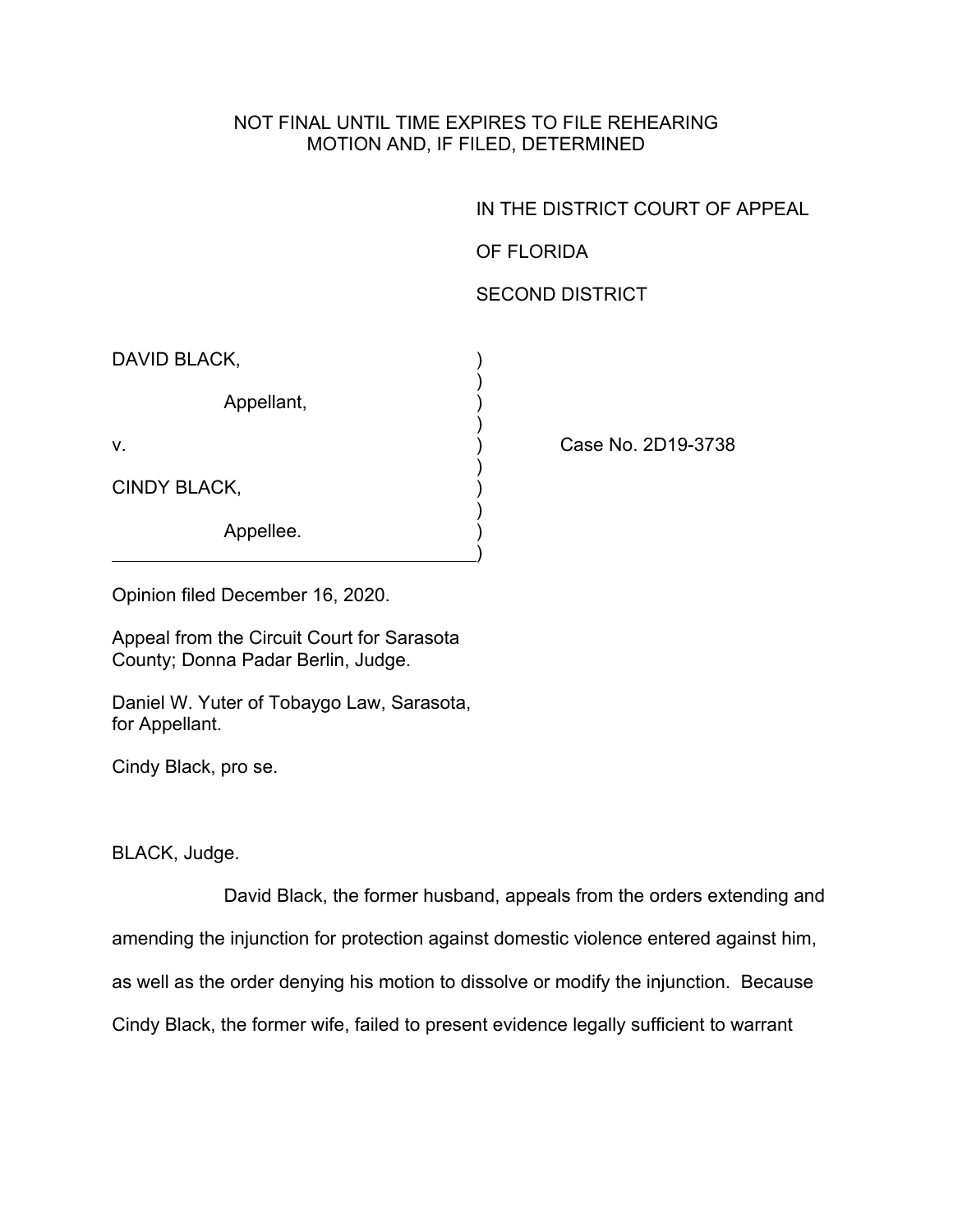denial of the former husband's motion to dissolve and to otherwise justify extension of the injunction, we reverse.

The injunction for protection against domestic violence was uncontested and entered in October 2017, during the pendency of the parties' dissolution proceeding. The injunction was to remain in place for a period of two years. The parties were divorced in July 2018; as part of the marital settlement agreement, the former husband was allocated the marital residence and has continued to reside there. Subsequent to the parties' divorce and prior to the expiration of the injunction, the former husband became aware that the former wife had moved into a home in the same neighborhood and within a mile of the marital residence. In May 2019, the former husband moved to dissolve the injunction, alleging that the injunction no longer served a valid purpose and citing an evident lack of fear on the part of the former wife and the possibility of an inadvertent violation given the proximity of the homes to each other and the shared neighborhood amenities. In August 2019, the former wife filed a motion to extend the injunction.

A hearing on the parties' respective motions was held; both parties testified and documentary evidence was presented. The trial court orally denied the motion to dissolve the injunction and granted the motion to extend; corresponding orders were rendered thereafter.

"[W]hen a party seeks to extend a nonpermanent injunction against domestic violence, he or she must demonstrate that an additional act of domestic violence has occurred or that there is a reasonable fear of imminent domestic violence." Trice v. Trice, 267 So. 3d 496, 501 (Fla. 2d DCA 2019); see also Giallanza v. Giallanza,

- 2 -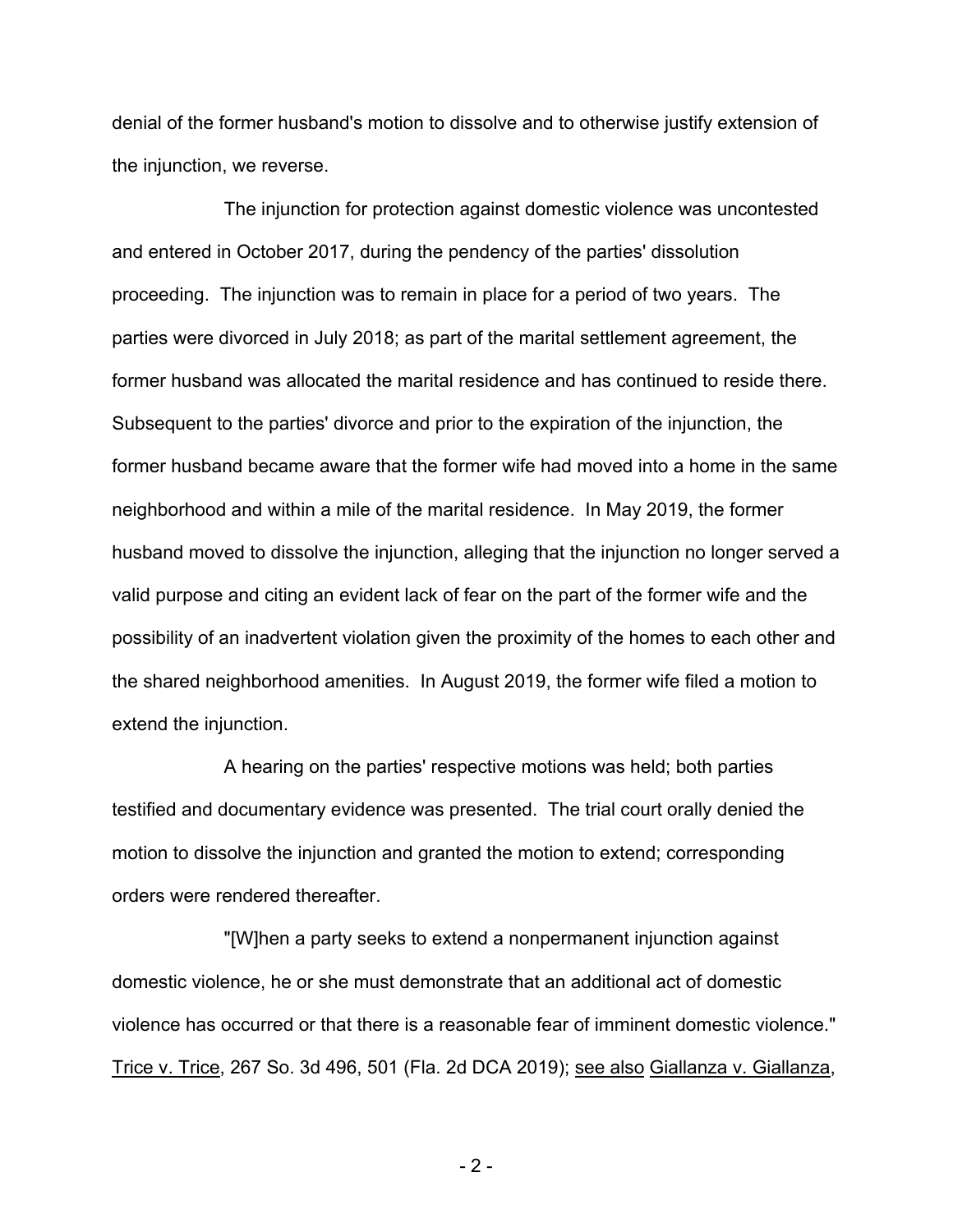787 So. 2d 162, 164 (Fla. 2d DCA 2001) ("When moving for an extension of a preexisting injunction, the petitioner must establish either that additional domestic violence has occurred or that, at the time the petition for extension is filed, he or she has a continuing reasonable fear of being in imminent danger of becoming the victim of domestic violence."). "[A] reasonable fear of imminent violence is also necessary to justify denying a motion to dissolve a domestic violence injunction that is otherwise supported by the requisite change in circumstances." Trice, 267 So. 3d at 501.<sup>1</sup>

Here, the former wife's motion to extend the injunction failed to allege any actual domestic violence or threats of such violence; the allegations detailed by the former wife do not meet the definition of domestic violence. See § 741.28(2), Fla. Stat. (2019). And the evidence presented at the hearing failed to establish that the former wife has an objectively reasonable fear of future domestic violence. See Giallanza, 787 So. 2d at 164. "The possibility of future contact between the parties is not, without more, sufficient to conclude that the circumstances underlying the injunction remain the same." Hobbs v. Hobbs, 290 So. 3d 1092, 1095 (Fla. 1st DCA 2020) (citing Trice, 267 So. 3d at 500). Moreover, the former wife's motion "d[id] not state even a prima facie

<sup>1</sup>As noted in Trice, although the domestic violence injunction statute, section 741.30, Florida Statutes (2019),

does not state what a party who seeks to dissolve a domestic violence injunction must prove in order to obtain that relief, our court and others have held that the movant must show "that there has been a change in circumstances since the injunction was entered" such "that the scenario underlying the injunction no longer exists so that the continuation of the injunction would serve no valid purpose." 267 So. 3d at 499 (quoting Spaulding v. Shane, 150 So. 3d 852, 853 (Fla. 2d DCA

<sup>2014)).</sup>